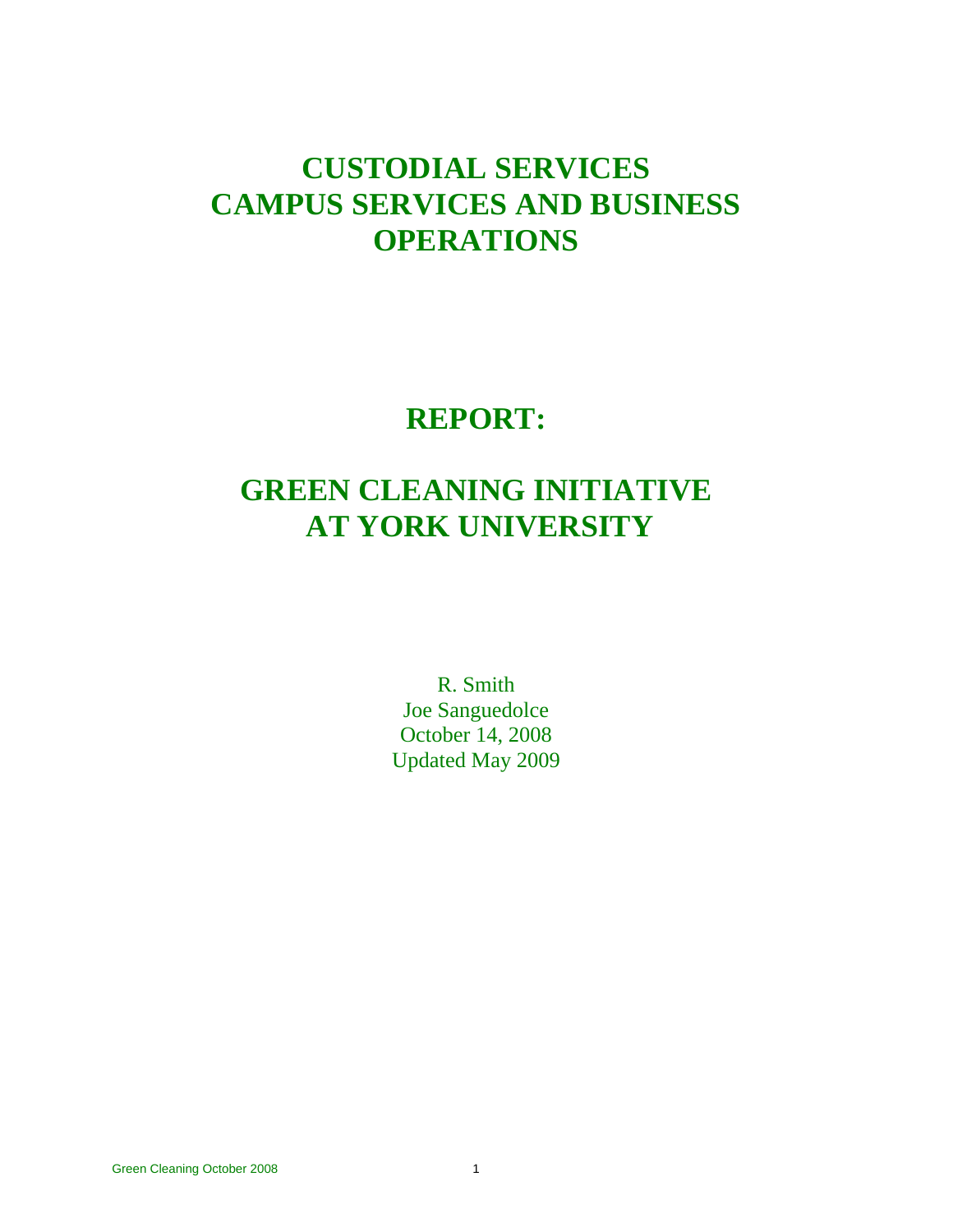# **TABLE OF CONTENTS**

| 1.0 Background<br>General<br>Environment | 3<br>3<br>3 |
|------------------------------------------|-------------|
| 2.0 Current Issues & Impacts             | $3-6$       |
| 4.0 Notations                            | 6           |
| <b>Appendices</b>                        |             |

# A - Green Cleaning Checklist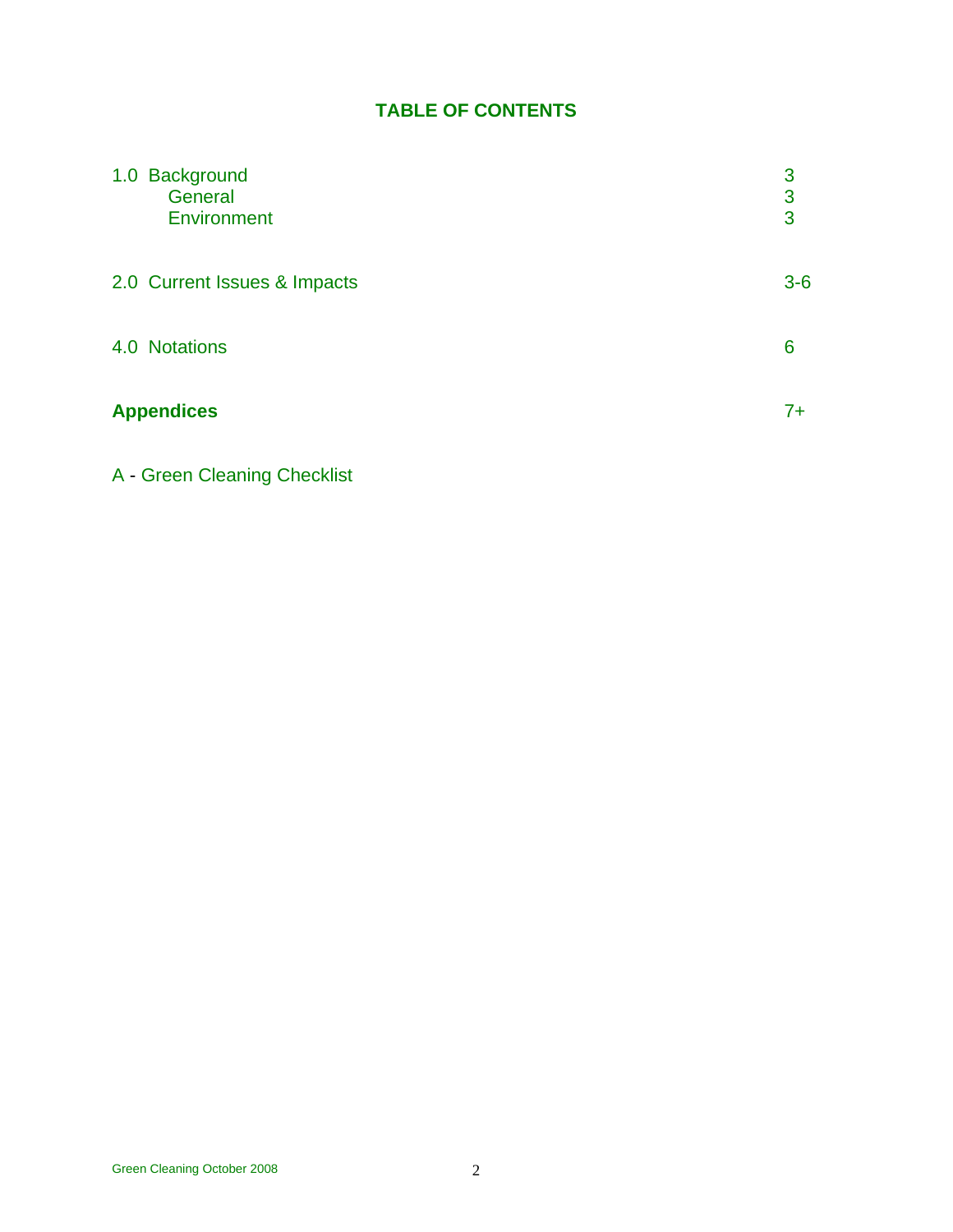# **1.0 Background**

# **General**

Custodial Services employees within CSBO are responsible for providing custodial services within York University at both the Keele and Glendon campuses. In order to meet the university goal of providing sustainable services the Custodial Services section of CSBO intends to formalize their historical best practices and enter into a "Green Cleaning" program of service provision. The Director and Manager of the section have researched the green cleaning issue and are in a position to adopt the goals of a green cleaning program into their workplace practices. Many of the principles of green cleaning have already been incorporated into their work processes. This green cleaning project will highlight and enhance these practices, and expand processes in order to meet the requirements of a full green cleaning program. It is expected that this project will position York University as a leader in this area amongst its peers. The numerous benefits of Green Cleaning are described on page 5 of this report - "Issue 3".

### **Environment**

York has approximately 50,000 students and 5,000 full-time employees as well as a large number of visitors to the campus. Service provision to the 80+ building spaces must be delivered at an acceptable standard level and in a sustainable manner. Moreover, the Community expects services to be provided in a consistent and predictable manner, as well as in a safe and sustainable fashion; for workers, employees and students.

# **2.0 Current Issues and Impacts**

### **Issue 1: Definition of Green Cleaning**

Going "Green" is defined as "*products or services that have a lesser or reduced effect on health and the environment when compared with competing products or services that serve the same purpose"(*USA Presidential Order 13101). As such, the expectation is that entering into a green cleaning program will improve service delivery to the York Community in both the areas of health and the environment. Furthermore, the implementation of a green cleaning program is expected to provide benefits in the areas of economics and the social aspects of the workplace. Stewardship of interior building spaces will become a mutually beneficial responsibility between the Community and Custodial Services employees. For example, calling in a spill will result in prompt action by custodial staff which will reduce the possibility of a slip and allow for lesser actions to clean the spill. Embracing common tri bin waste/recycle receptacles instead of individual desk-side units will improve health (movement), reduce labour and allow for reallocation of resources, and reduce pest control issues.

#### *Impact*.

Implementing a Green Cleaning program will meet sustainability, health and economic objectives of the University.

#### **Issue 2: Elements of a Green Cleaning Program**

A comprehensive green cleaning program provides a framework and guidelines in the following areas: staff training, standards and frequencies of cleaning, equipment and tool purchases, paper issue choices, choice of cleaning products, and choice of other supplies. A brief description of these items with respect to a green cleaning program is detailed below (A number of these items are already in place within CSBO – Custodial Services):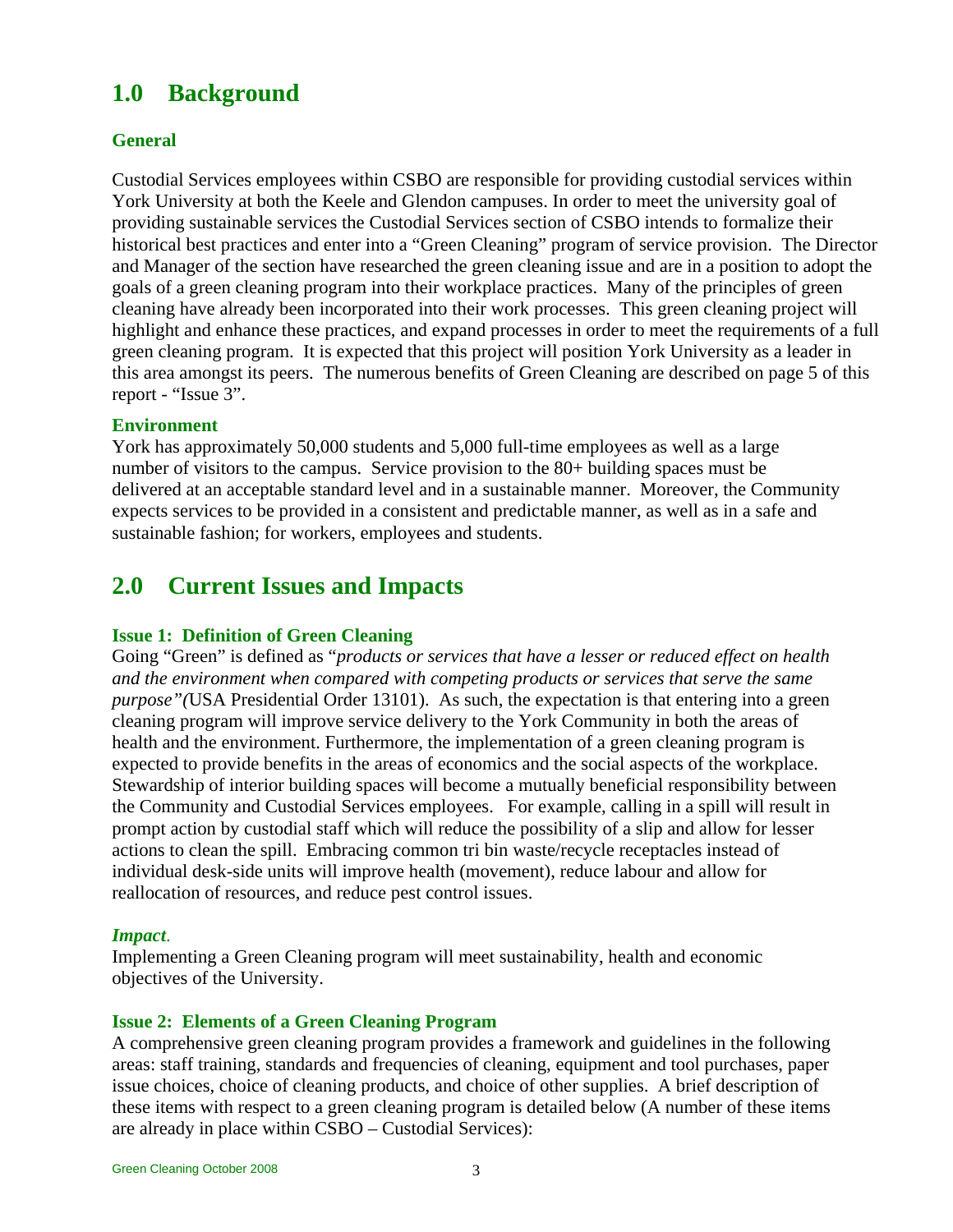#### **Staff Training:**

Employees are trained on the overall goals of Custodial Services. Training occurs with regards to task completion and associated frequencies. Employees receive training on safety in the workplace with emphasis on WHMIS, equipment and tools usage, workplace standard operating procedures, cleaning product usage, and the objectives of a green cleaning program. Supervisors and Staff will be fully trained on Green Cleaning and will be required to sign off on completion of training. This will occur prior to the Green Cleaning program commencing in the York Research Tower Building (expected occupancy July/August 2009).

#### **Standards and Frequencies:**

A Green Cleaning program has an identified standard of cleanliness to be achieved within the building environment. The standard describes cleaning tasks and frequency description in the areas of floor care, dusting, washroom care and carpet care. Standard operating procedures are in place and are adhered to by staff. York University has adopted the cleanliness guideline described by the Association of Professional Plant Administrators (APPA) at Level 4. The workload must be consistently applied to all employees with an outcome that is predictable and measurable. Every task must be accomplished with minimal disruption to the Community. All building spaces will be inspected regularly by Supervisory personnel. Deficiencies will be documented and rectified as soon as possible. Staff retraining will commence if required.

#### **Equipment and Tools Purchases:**

Equipment and tools must be safe to use (eg. Chemical dispensing systems), provide ergonomic benefits for the employee, and be durable in order to reduce continuous turnover. New technologies such as micro fibre cloths and mops may be incorporated into the tools purchase program. Equipment that reduces water usage and product dispensing is beneficial from an environmental perspective. A full inventory is required in order to plan and control expenditures and to ensure that appropriate equipment and tools are available for staff use. Storage rooms must be kept tidy, clean, and organized.

#### **Paper Issues:**

Paper usage is a major issue from both an economic and environmental perspective. Expenditures for purchase and disposal of hand towels should be controlled wherever possible. Electric hand dryers are an acceptable method by which to reduce costs and reduce the environmental waste footprint. Paper should be made from recycled product (not virgin) wherever possible. Also, production of paper should be bleach free. Dispensers for paper products should be the large roll type which reduces transportation costs. Fold type brown paper hand towels must be discouraged as usage significantly increases with this style of paper.

### **Cleaning Products:**

Green products which are environmentally responsible will only be used in the program. These products are much less corrosive, and airborne (volatile) contaminants are reduced because of the surfactants in the formulation rendering the products environmentally acceptable as compared to historical product formulations such as bleach. The enzymes continue to work destroying unwanted germs for a longer period of time, which translates into a cleaner environment and reduced product usage. The products which will be used in the program meet the standards of the accepted independent certification body "Green Seal" and conform to the requirements of Green Seal GS-37. Products will be shipped in a concentrated form and formulated on site prior to use with a safe and accurate product dispensing system.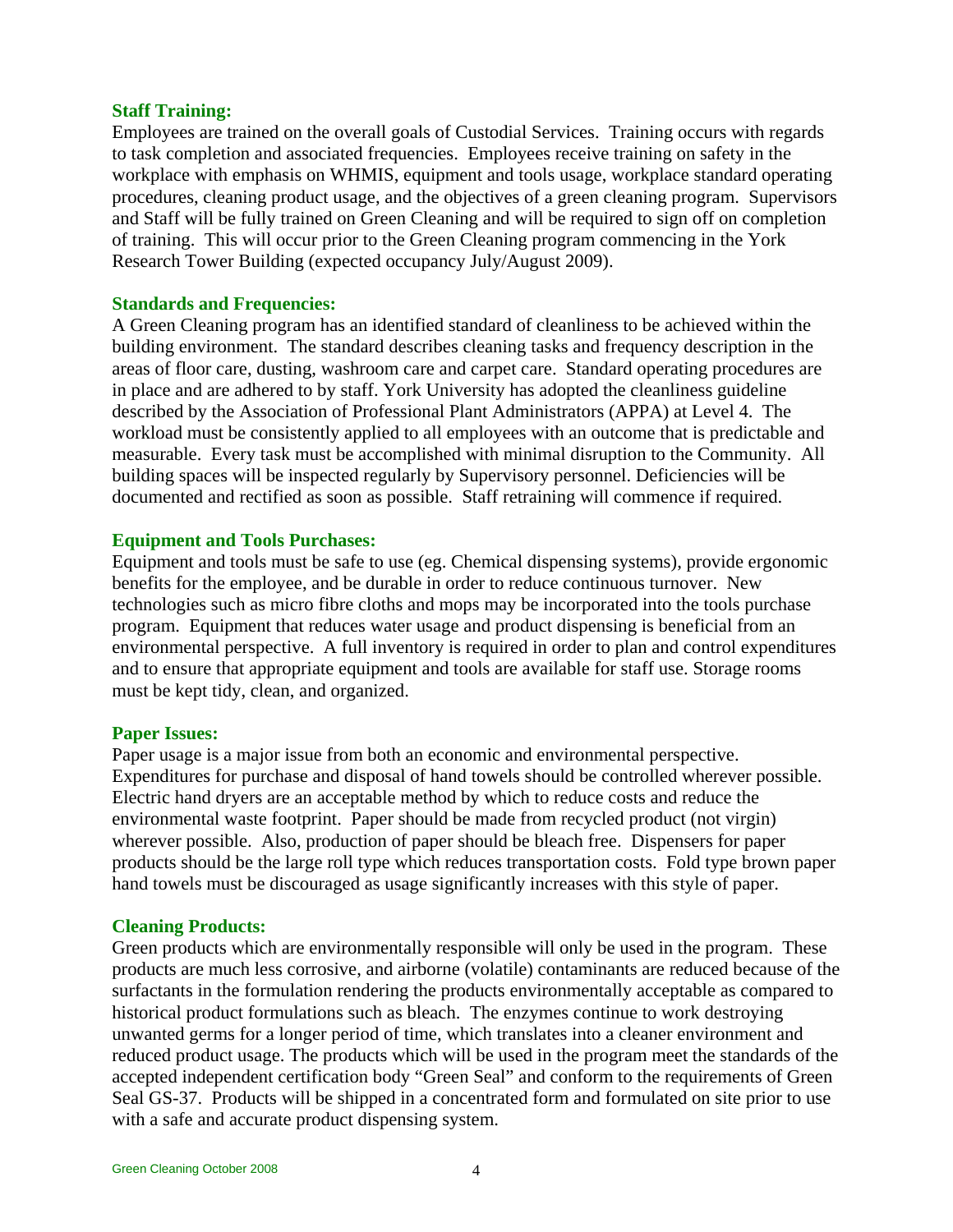# **Other Supplies:**

Supplies such as garbage bags must be fitted properly to containers in order to reduce waste because of oversize. Materials should be made from recycled content. Individual waste/recycle receptacles should be discouraged and communal receptacles should be promoted in order to reduce bag liner waste, reduce labour required to service individual units, and reduce purchases of new and replacement receptacles. The concept of a "wasteless lunch" should be promoted as is the case in school boards – the use of Tupperware containers, Ceramic Mugs, removal of waste back to the source, reduction of packaged food items, and organic waste disposal back to the source or deposited on site into a food digester. Appropriate matting should be placed at key entranceways into buildings in order to trap soils from footwear before the soil can be tracked and deposited on floors and interior carpets.

### *Impact*

The Green Cleaning program at York University becomes increasingly more effective when elements of the program are introduced and/or expanded. These combined elements will complete the goals of a green cleaning program which addresses sustainability, economic, and health issues with regards to building cleaning. A green cleaning program is an ongoing, continuous improvement process.

#### **Issue 3: Benefits of a Green Cleaning Program**

Benefits of a green cleaning program are:

- 1. Safety for employees undertaking cleaning tasks and dispensing of cleaning products.
- 2. Improved indoor air quality in buildings by reduced use of products causing irritation.
- 3. Improved overall cleanliness as a result of workload distribution and efficiency of service delivery.
- 4. Reduction of environmental waste footprint and disposal costs.
- 5. Reduced use of cleaning products.
- 6. Longer life of tools and equipment and reduced down time.
- *7.* Cleaning effectiveness improved with new technologies (micro-fibre mops and cloths).
- *8.* Shared responsibility between Community members and service providers resulting in mutual achievement of a common goal.
- *9.* Reduced expenditures for paper, cleaning products, and waste liners.
- *10.* Ability to reallocate resources in order to meet planned frequency and task requirements in a given space (ie. High dusting in libraries, bulb replacements etc.).
- *11.* Equipment and tools cost control and reliability.

#### *Impact*

Implementing a green cleaning program meets the university's sustainability objectives and provides substantial benefits to custodial employees, to the Custodial department, and to building occupants.

### **Issue 4: Communications and Community Education Strategy**

The Custodial Services Green Cleaning initiative will be communicated to the University Community via a number of methods and with assistance of various departments. The strategic communication process will generally occur as follows: Draft green cleaning report distributed for feedback (YorkWise personnel, CSBO Administrators, Facilities Managers Group, YRT consultant – Desiree Bowes); Final document presented to AVP – CSBO for commentary; Report posted on Custodial Website and disseminated to the YU Community via